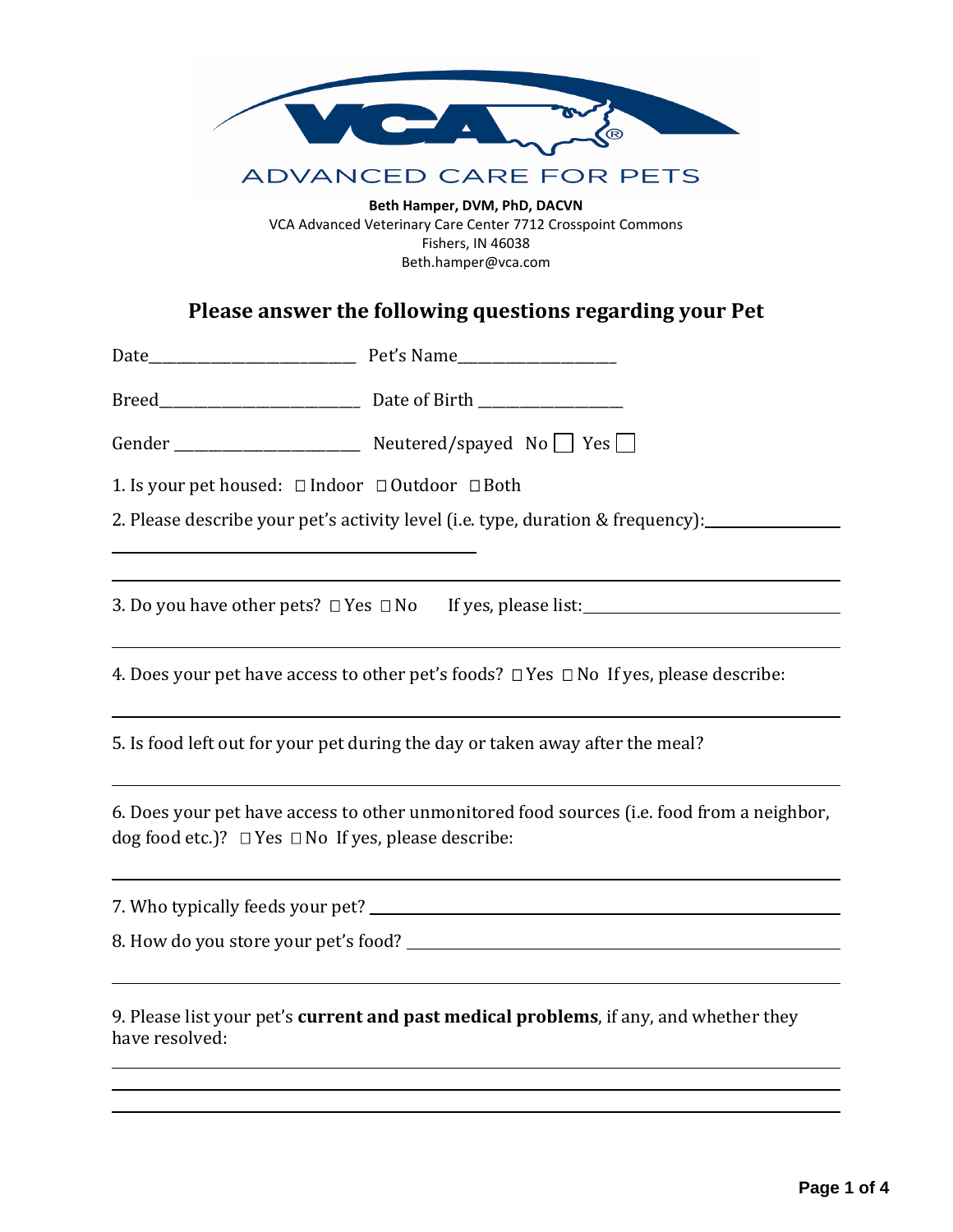10. Please list all **medications** your pet is currently receiving and any administered over the past three months (indicate those that are current):

11. How do you **administer medications and supplements** to your pet? If foods such as peanut butter or Pill Pockets are used, please estimate amounts fed per day.

\_\_\_\_\_\_\_\_\_\_\_\_\_\_\_\_\_\_\_\_\_\_\_\_\_\_\_\_\_\_\_\_\_\_\_\_\_\_\_\_\_\_\_\_\_\_\_\_\_\_\_\_\_\_\_\_\_\_\_\_\_\_\_\_\_\_\_\_\_\_\_\_\_\_\_\_\_\_\_\_\_\_\_\_\_\_\_\_\_\_\_\_\_\_\_\_\_\_\_\_\_\_\_\_\_

12. Have you made any recent changes in the diet (i.e. the last 4 weeks)? No  $\Box$  Yes  $\Box$ If yes, please describe what the change was and why you made it \_\_\_\_\_\_\_\_\_\_\_\_\_\_\_\_

## 13. **Current Diets**

Please list below the brands and product names (if applicable) and amounts of ALL foods, treats, snacks, dental hygiene product, and any other foods that your pet is **currently** eating. **Please separate out each ingredient in a home-cooked diet, listing each ingredient on its own line.**

**Brand name Food/Variety Form/how cooked Amount \*per meal\* # of meals per day Fed since** *"X" Brand Chicken breast, skinless, boneless baked 50 grams 3 times per week May 2011 Purina Pro Plan Focused Adult Balanced Energy dry ½ cups Twice a day June 2010*

*This description should provide enough detail that we could go to the store and purchase the food. It should include human foods given as treats or at the table. Examples given in italics.*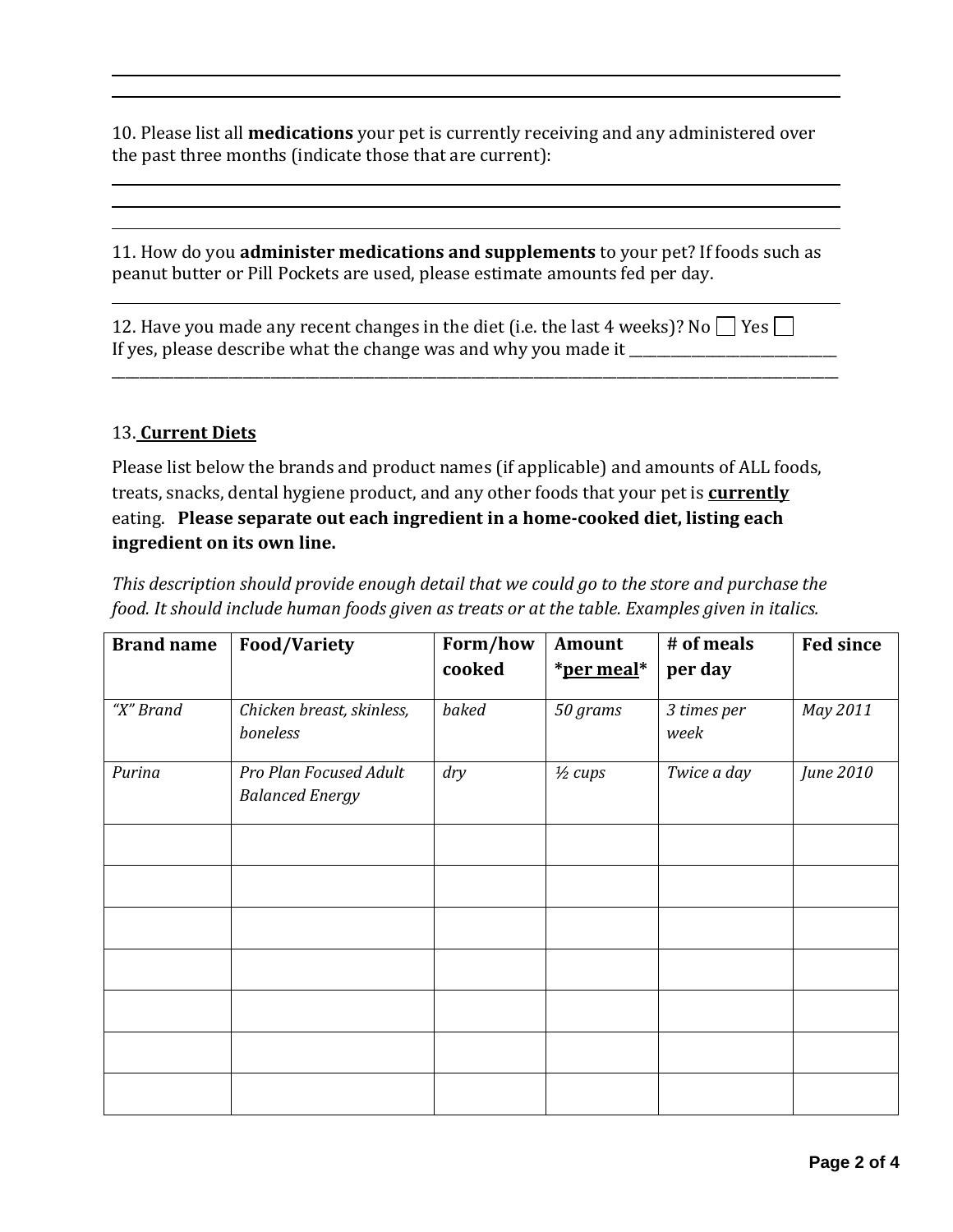Please list the name of each **additional supplement** your pet receives, indicate how much and how often your pet receives it (i.e. herbal product, fatty acid, vitamin or mineral supplement):

## 14. **Previous Diets and Supplements**

Please list other diets, treats, and supplements your pet has received **in the past**, indicating the approximate time period when they were fed. *An example is given in italics.* A detailed diet history of both commercial and homemade foods is particularly important if requesting novel protein diets.

**\_\_\_\_\_\_\_\_\_\_\_\_\_\_\_\_\_\_\_\_\_\_\_\_\_\_\_\_\_\_\_\_\_\_\_\_\_\_\_\_\_\_\_\_\_\_\_\_\_\_\_\_\_\_\_\_\_\_\_\_\_\_\_\_\_\_\_\_\_\_\_\_\_\_\_\_\_\_\_\_\_\_\_\_\_\_\_\_\_\_\_\_\_\_\_\_\_\_\_\_\_\_\_\_\_**

| <b>Brand Name</b> | <b>Product/Variety</b> | Form   | From         | To            | Reason          |
|-------------------|------------------------|--------|--------------|---------------|-----------------|
|                   |                        |        |              |               | stopped         |
| "X" Brand         | Kitten formula         | canned | June<br>2011 | March<br>2012 | Became an adult |
|                   |                        |        |              |               |                 |
|                   |                        |        |              |               |                 |
|                   |                        |        |              |               |                 |
|                   |                        |        |              |               |                 |
|                   |                        |        |              |               |                 |
|                   |                        |        |              |               |                 |

- 15. Please indicate whether your pet has experienced any of the following:
- Recent involuntary or unintended **weight change:**

□ weight gain OR □ weight loss How much? \_\_\_\_\_\_\_\_\_\_\_\_kg or lb.

Over what time period? \_\_\_\_\_\_\_\_\_\_\_\_\_\_\_\_\_\_\_

□ Vomiting: \_\_\_\_\_\_\_ times/day \_\_\_\_\_\_\_\_ times/week. Over what time period? \_\_\_\_\_\_\_\_\_\_

**Diarrhea:** \_\_\_\_\_\_\_\_ times/day \_\_\_\_\_\_\_\_\_\_ times/week. Over what time period? \_\_\_\_\_\_\_\_\_\_\_\_

16. Have you observed changes in any of the following:

Urination **OR** Drinking What was the specific change?

Since when? <u>Since</u> when  $\frac{1}{2}$  and  $\frac{1}{2}$  and  $\frac{1}{2}$  and  $\frac{1}{2}$  and  $\frac{1}{2}$  and  $\frac{1}{2}$  and  $\frac{1}{2}$  and  $\frac{1}{2}$  and  $\frac{1}{2}$  and  $\frac{1}{2}$  and  $\frac{1}{2}$  and  $\frac{1}{2}$  and  $\frac{1}{2}$  and  $\frac{1}{2}$  and

Defecation What was the specific change?